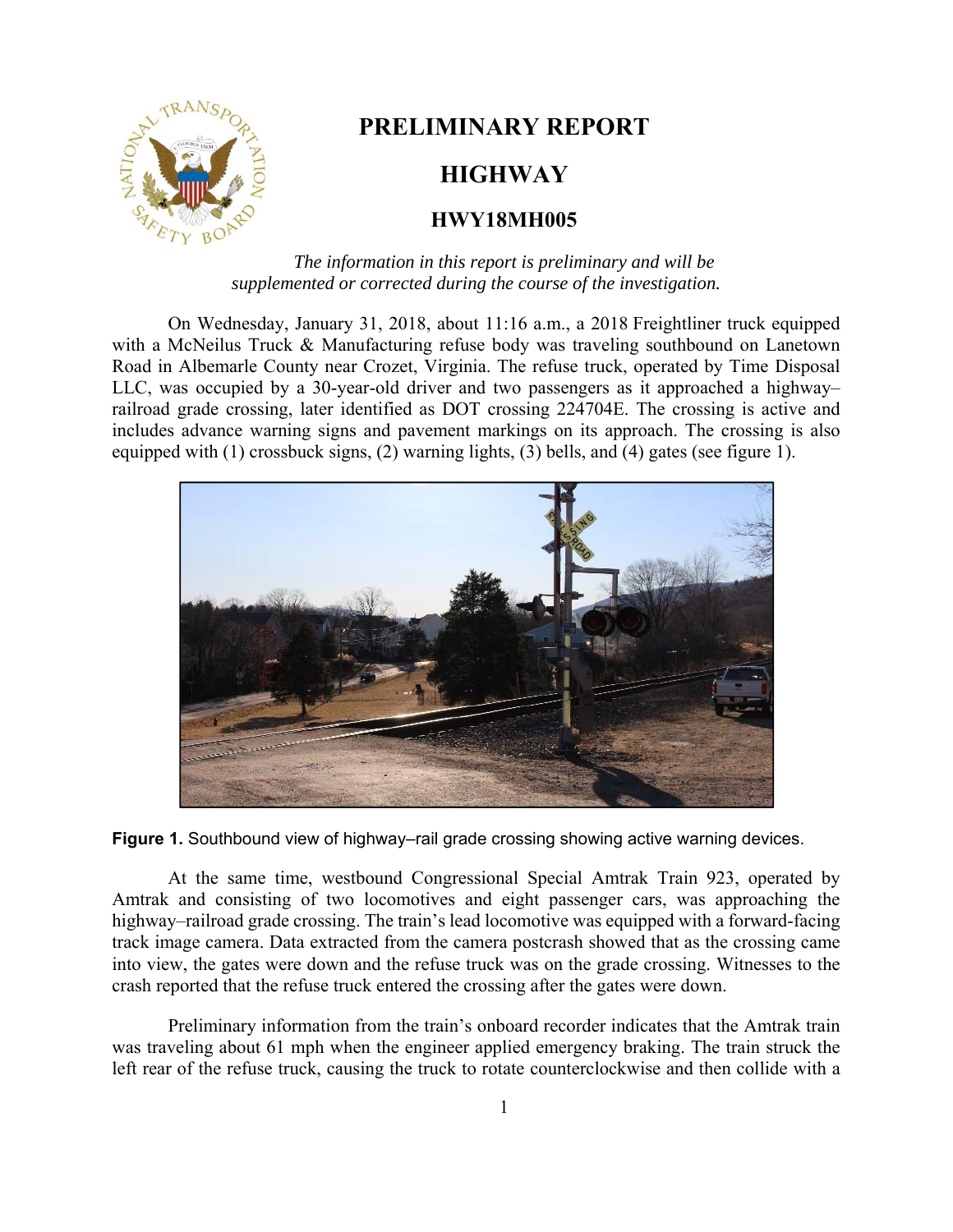railroad signal bungalow next to the tracks on the southwest side of Lanetown Road (see figure 2). The refuse body separated from the truck, and the truck's two passengers were ejected. The truck came to rest off the southwest edge of Lanetown Road.



**Figure 2.** Aerial view of the highway-railroad grade crossing, truck chassis, body, and debris at final rest. (National Transportation Safety Board drone)

During the crash sequence, the front axle of the lead locomotive derailed as the train continued west; however, the locomotive remained upright (see figure 3).



**Figure 3.** Front of lead locomotive.